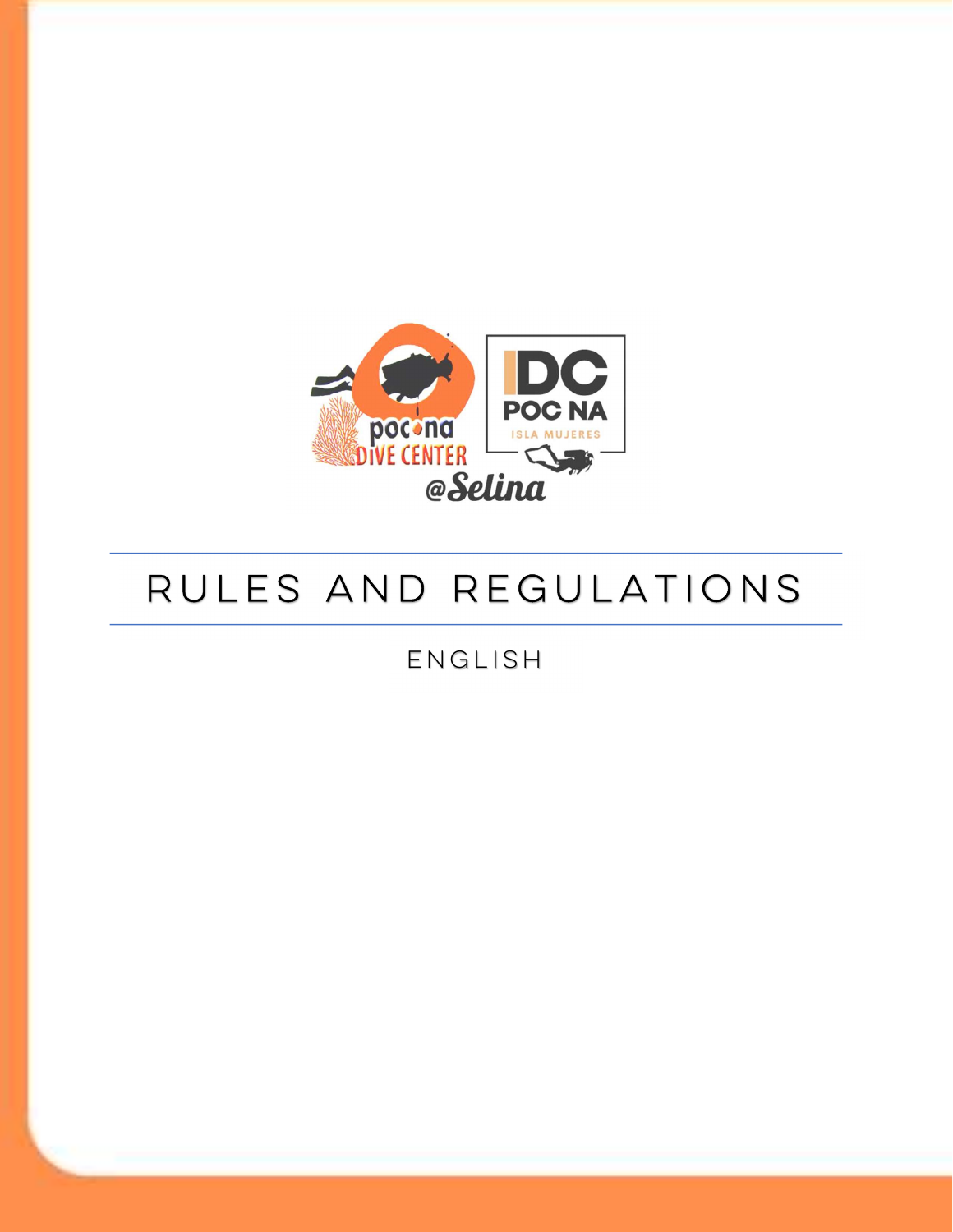

# CONTENTS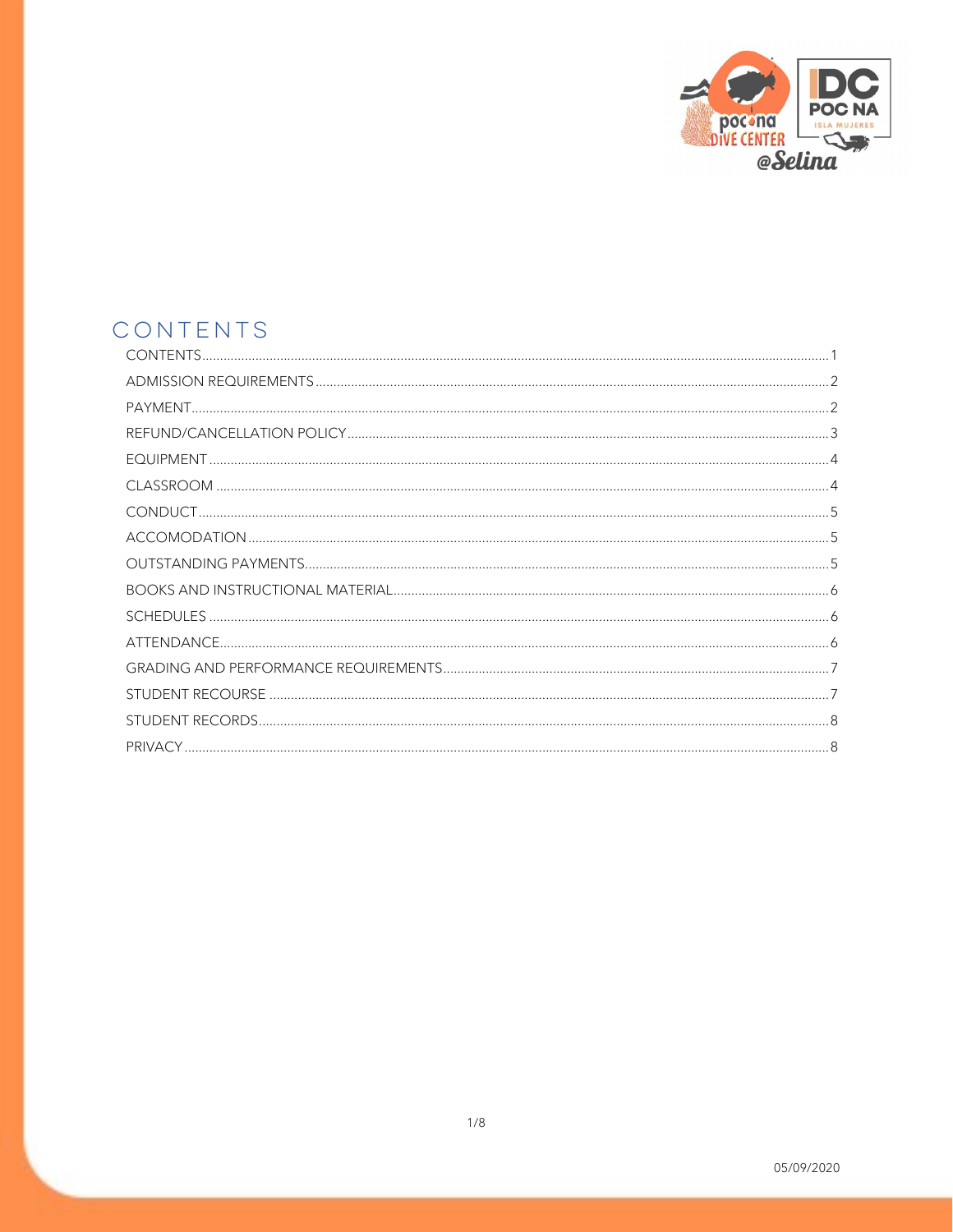

# ADMISSION REQUIREMENTS

Enrolment in Poc Na Dive Centers / IDC Poc Na Isla Mujeres professional training is limited, and advanced deposit is required.

The student needs to present a photocopy of their last logbook entry or other proof of diving experience.

The individual must be at least 18 years of age by the starting date of the professional course.

Two passport sized photos must be supplied for each professional course. Head and shoulders only with no sunglasses or hats

Current medical certificates stating fitness for diving issued and signed by a physician within 12 months. It is recommended requesting this from your family doctor before commencement of travel or can be obtained on the island for a fee.

If possible, bring all previous certification information. (dates of courses, instructor names, training agency name). Any non-PADI certifications, please bring a copy of each certification

The following individual prerequisites apply

#### PADI RESCUE

- Students must be PADI Advanced Open Water certified or its equivalent
- PADI Emergency First Responder / Care for Children or its equivalent

#### PADI DIVEMASTER

- Must be certified as PADI Rescue or its equivalent
- Proof of PADI CPR/First Aid or its equivalent within 24 months
- Have proof of 40 logged dives

#### PADI INSTRUCTOR DEVELOPMENT COURSE (IDC)

- PADI Divemaster or equivalent
- Certified diver for minimum of 6 months
- Have proof of 100 logged dives
- Proof of CPR/First Aid training within 24 months

#### EMERGENCY FIRST RESPONDER / CARE FOR CHILDREN INSTRUCTOR

Must be PADI Divemaster or PADI Instructor

#### DM INTERNSHIP

Must be PADI Divemaster or its equivalent

### PAYMENT

To confirm your reservation, a deposit of 50% is required for all in-water activities and courses.

You may pay by

- PayPal (there is a 6% fee imposed)
- International money transfer (there is a \$15USD fee)
- Direct deposit to our Mexican bank account

All in water and recreational courses: - The balance is to be paid in cash upon arrival or by other method of payment agreed upon prior to arrival

For all professional courses or packages: - Full tuition must be transferred or paid in cash 5 days before starting date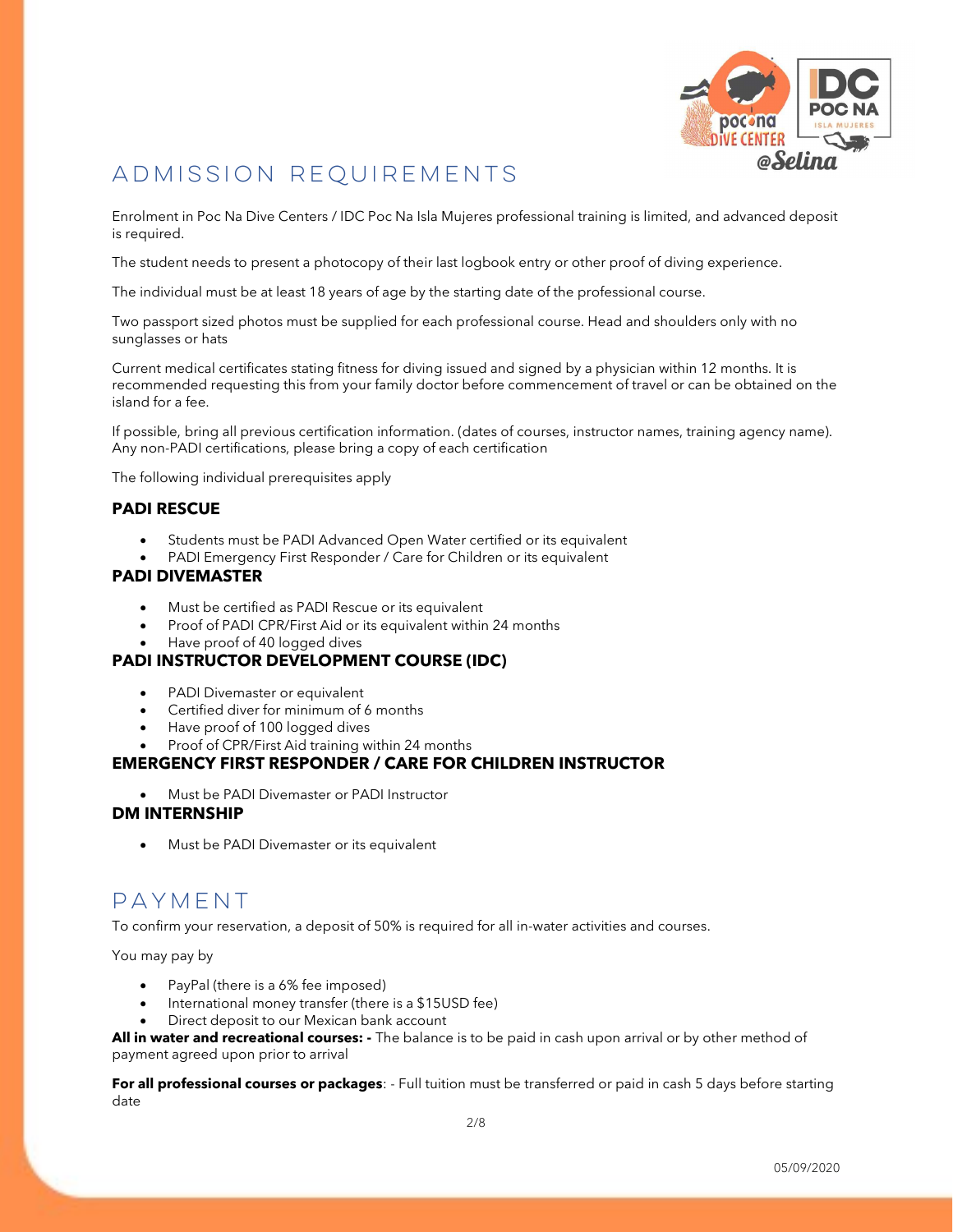

#### **Group bookings: -** All activities must be paid in full 24 hours before

commencement of activity. Poc Na Dive Center / IDC Poc Na Isla Mujeres reserves the right to cancel the entire booking and charge below cancellation fees if payment is not received in time.

All fees are to be paid by the customer

# REFUND/CANCELLATION POLICY

If a candidate cancels or terminates their course for any reason, refunds will be made according to the following refund policy

For all in-water activities, courses, and packages: For securing a space and/or ordering your crew pack, we require a deposit of 50% of your costs.

#### Cancellation with notification 14 days prior to starting date

Full refund will apply of amount paid

#### Cancellation with notification within 14 – 3 days prior to course commencement

- Your deposit will not be refunded (50% of your activities or course). If you have another candidate to replace you, full refund applies
- Re-schedule training without extra charges

#### Cancellation with notification within 72 hours prior to course commencement

- No cash refund
- Cancellations due to sickness or other medical condition, which prevents candidate from taking the course:
	- o A written statement from doctor is required, in which we will do everything possible to reschedule the course at no extra cost. If rescheduling is not possible at the time, the candidate will receive a voucher that is valid for 3 consecutive years
	- o We advise you to arrange travel cancellation insurance with your local insurance branch for these cases, so you will get refunded for any medical condition

#### Cancellations with no notice

• No refund is given

#### Poc Na Dive Centers / IDC Poc Na Isla Mujeres Policies

- Full tuition must be transferred or paid in cash 5 days before course starting date of professional courses or packages
- Poc Na Dive Centers / IDC Poc Na Isla Mujeres reserves the right to cancel for any reason and will give a full refund or an alternate date offered
- Cancellation due to sickness while taking our courses, no refund. We will reschedule the remaining course modules at a later date or course

Students voluntarily terminating during their training will lose their rights to a refund. An alternative training date based on availability may be offered.

There will be no refunds for students who have been dismissed because of violation of our Poc Na Dive Centers / IDC Poc Na Isla Mujeres Rules and Regulations and the PADI Safe Diving Practices Statement of Understanding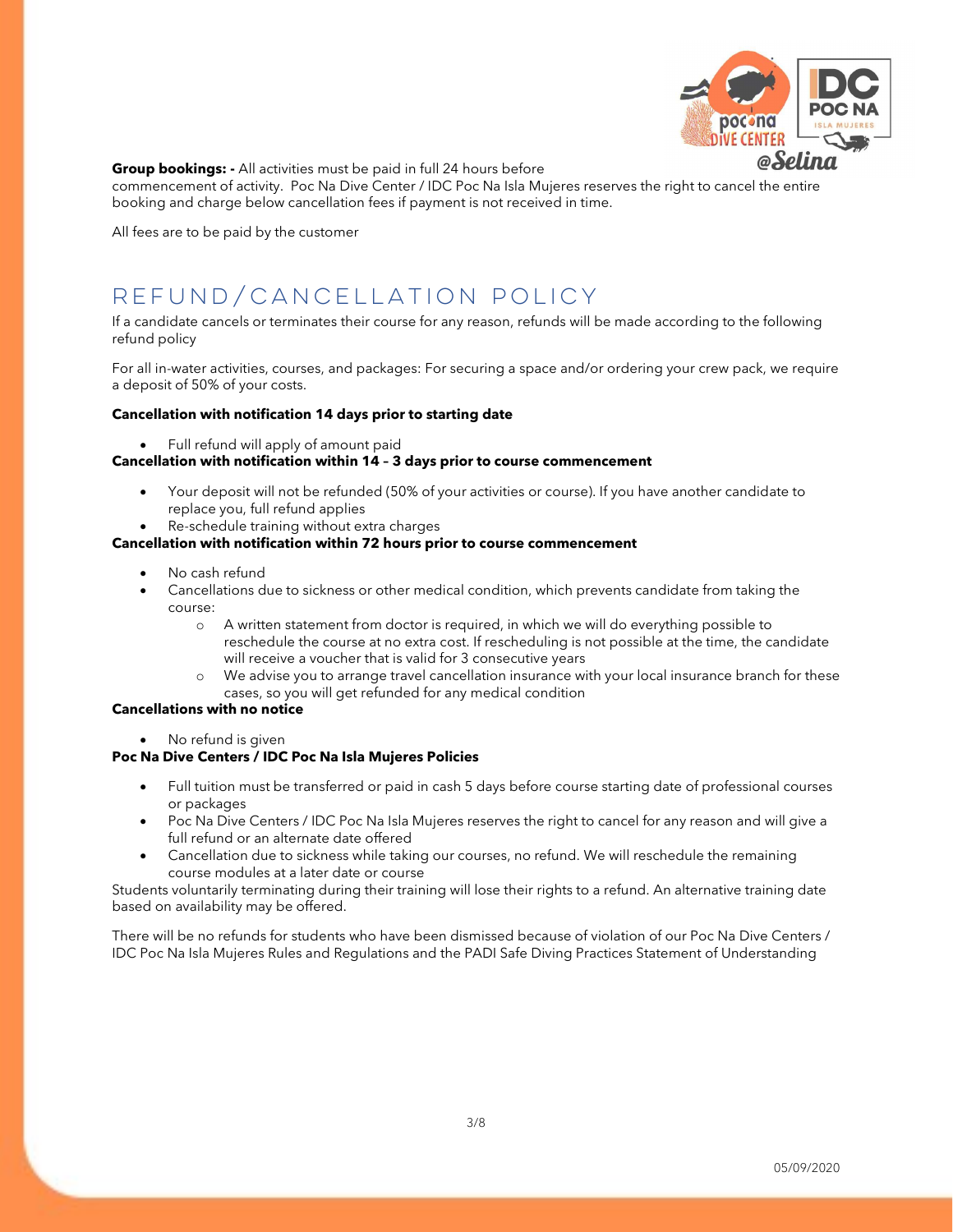

### EQUIPMENT

#### DIVING

The following is a requirement for all courses and should be personal equipment for all professional candidates

#### STANDARD EQUIPMENT

- Fins, mask, and snorkel
- **BCD** with Low Pressure Inflator (LPI)
- Primary regulator and alternate air source
- Submersible Pressure Gauge (SPG) and depth gauge
- Computer or RDP
- Wet suit (a full 5mm is recommended)
- Whistle

#### INSTRUCTOR (required for all IDC candidates)

- Timing device (computer or watch)
- Compass
- Surface Marker Buoy (SMB or DSMB)
- Dive knives are prohibited in Isla Mujeres so are not required

#### RECOMMENDED

- Pencil and underwater slate
- Dive light
- Computer
- Pocket mask

Standard equipment is included in all recreational dive courses. For professional dive courses a rental fee will apply for the duration of the course.

Students are responsible for all damages and loss of equipment

Weight belts, weights and scuba tanks are included at no extra cost. In the event of loss or damage, the student will be held accountable. A charge of \$40 USD will be imposed for loss of any weight belts.

### CLASSROOM

Poc Na Dive Centers / IDC Poc Na Isla Mujeres requires a 50% deposit to pre purchase PADI materials. These will be available upon arrival and eLearning codes assigned to candidates upon payment.

For the IDC besides your PADI material you will need to have available

- Laptop or tablet and mobile phone. You will need these for Elearning material, digital products and various apps
- Pens
- Notebook
- Highlighter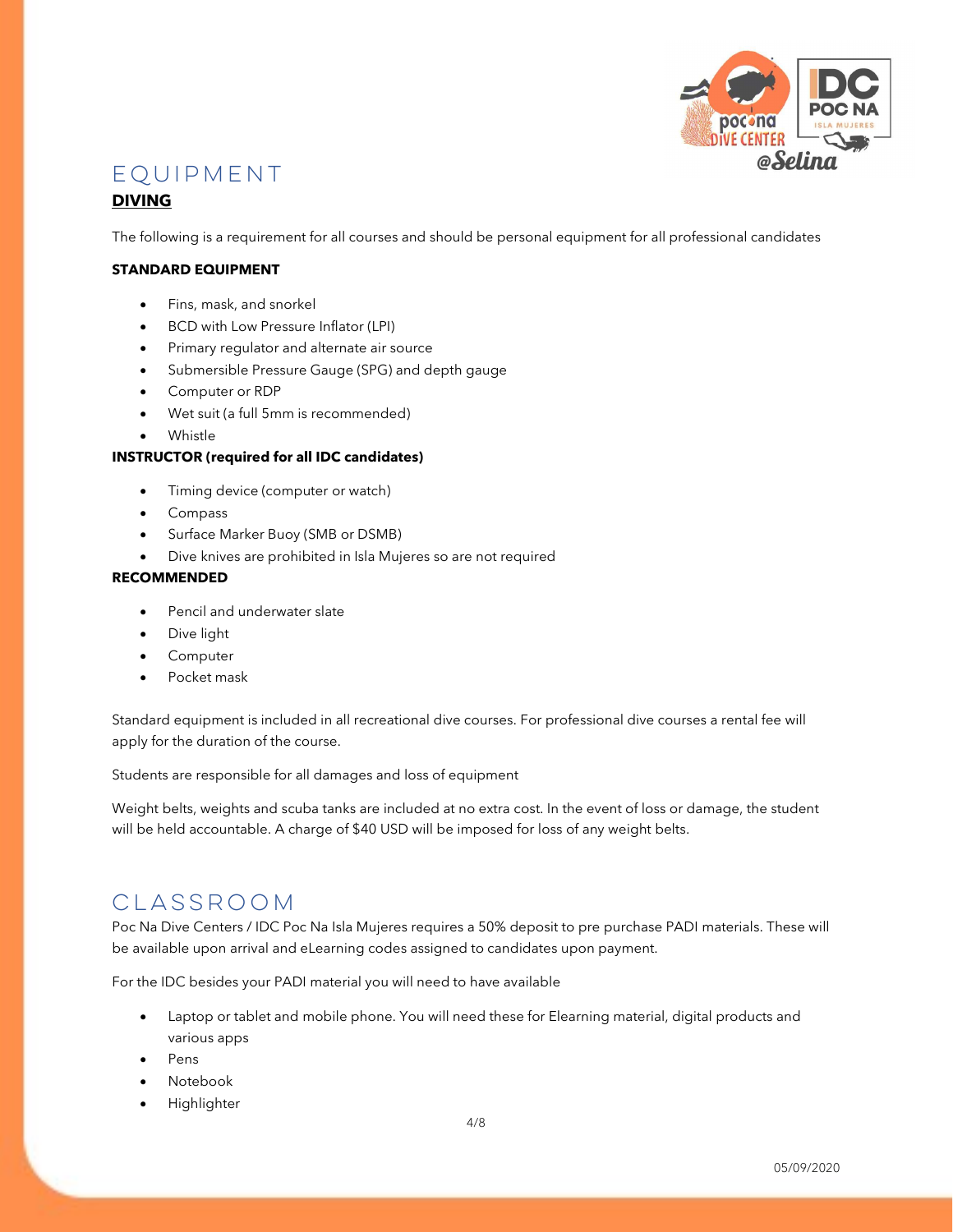

- Pencil and eraser for slates
- Calculator. Phones may be used but special conditions apply
- RDP and eRDP

### CONDUCT

All students, while doing courses with our dive center, are expected to behave in a professional manner at all times, both in and outside of the class rooms. While you are in training, you are a representative of the dive center and misconduct will not be tolerated. The following violations are reasons for instant dismissal.

- Possession or consumption of alcohol during training or on premise
- Possession or consumption of illegal substance
- Intoxication during training
- Abusiveness, rudeness, or unprofessional behaviour
- Physical violence, threat of physical violence or intimidating behaviour
- Untoward or sexual misconduct
- Any inappropriate behaviour involving a minor
- Destruction, alteration, or theft of local, school, hotel, or rental property
- Gross violation of Diving safety
- Violation of local rules, regulations, and law

Dismissal will result in termination of the course with NO REFUND. Re enrolment may be at the discretion of management and assessed on an individual basis determined by the severity of the misconduct.

## ACCOMODATION

Students have the choice of electing to stay within Selinas or to pursue their own means of accommodation

- For accommodation within Selinas a discounted rate applies depending upon the type of accommodation, course, amount of time required, and season. This will be agreed upon by the student, dive center and hostel and is entitled during training only
- For accommodation outside of Selinas, students are responsible for the standard of accommodation, all deposits, rents, maintaining the property in its original condition, and amenities. Students are expected to represent themselves in a professional and responsible manner. Any damages, disagreements or complaints will not be the responsibility of the dive center and must be addressed directly to the person in charge of the accommodation.
- All outstanding payments must be settled before admission to the PADI IE

### OUTSTANDING PAYMENTS

Any outstanding payments must be finalised before admission to an IE. These include all accommodation, food, learning materials, course fees and any other outstanding payments whilst on the island, within the dive center and Selina hostel.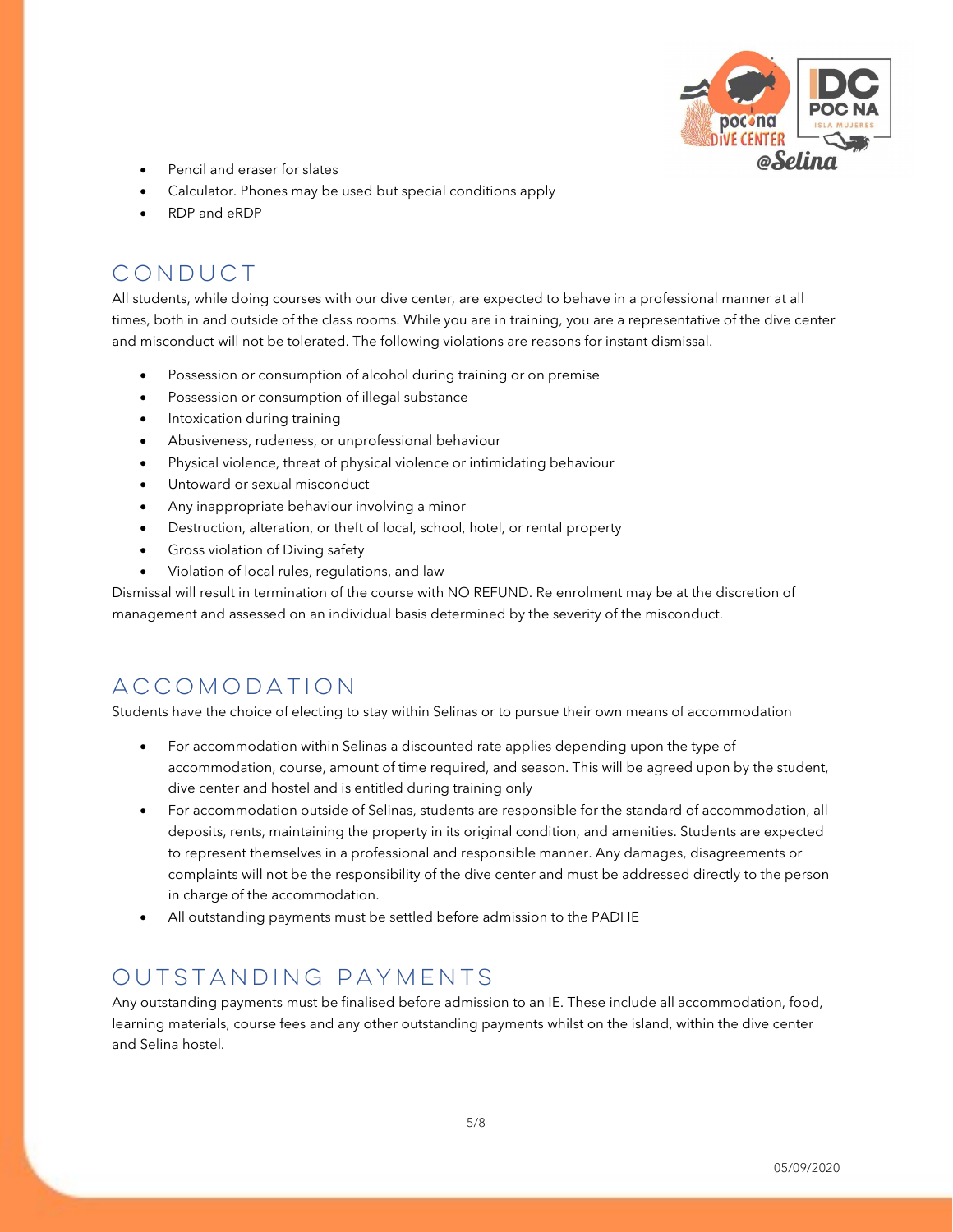

# BOOKS AND INSTRUCTIONAL MATERIAL

It is a requirement that all students have a personal set of books and instructional material. These are a perquisite for all courses from Open Water through to Dive Master and possession of these are necessary for enrolment into the IDC Poc Na Isla Mujeres IDC program

PADI has made available through our dive center, a greatly discounted Digital Package Suite that is highly recommended for use during the IDC and for future real-life applications.

Pre study by **dive theory online** is highly recommended and may be purchased through PADI or through our dive center.

## SCHEDULES

An overall schedule is assigned to every course, this may be subject to change at any time due to weather and/or logistical considerations. Students will be informed, where possible, to any changes to the schedule and for the schedule for the next day.

Students are required to be ready at any training session at least 10 minutes before training.

For water activities this means equipment must be set up, mounted on tank, lying down and ready to use. All other equipment prepared and immediately accessible

For classroom activities this means to have books out and be sitting prepared with all assigned work completed, phones in flight mode or turned off, ready to begin

### ATTENDANCE

the IDC Poc Na Isla Mujeres IDC program is a highly condensed course and time and preparation are of the essence. Any absence or tardiness can be disruptive and unfair to other enrolled students.

Due to this, any unexplained absence from the program is un

acceptable and may result in immediate dismissal

Absences due to injury, illness or emergencies must be either supported by a medical certificate and/or approved by the Instructor and/or Course Director.

Tardiness is considered a breach of rules and disruptive behaviour. Repeated tardiness may result in dismissal. Students that are dismissed or fail to meet certification requirements will be required to repeat the entire course. Costs apply.

Extended absence that results in failure to meet certification requirements in time allowed may have provisions made for completion **only** by consultation and permission of the Dive Center Manager or Director of Training

All missed training must be completed before any subsequent training commences and/or certification

The students will be charged at a rate of \$38USD per hour (apart from the regular tuition) for any make up work

6/8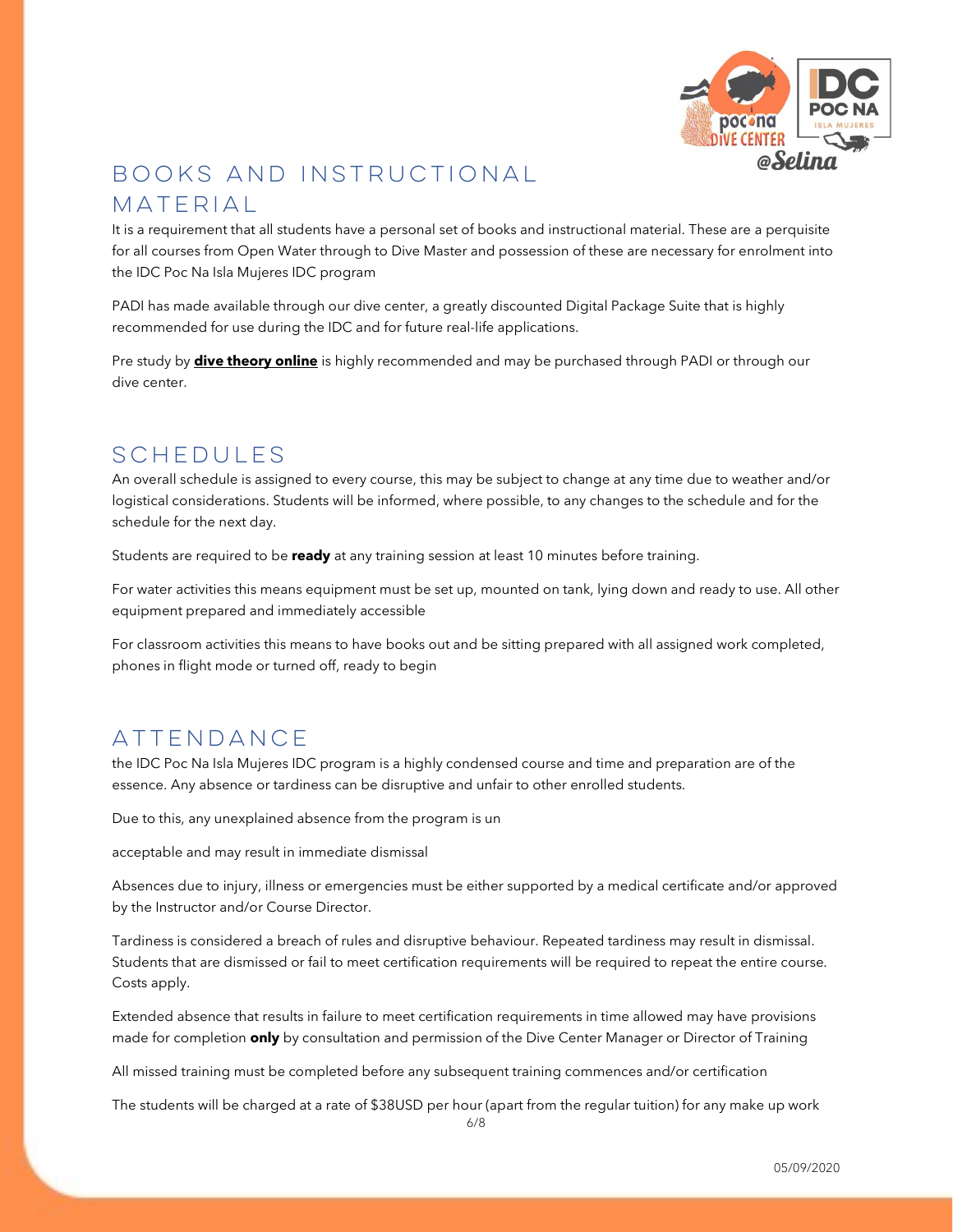

# GRADING AND PERFORMANCE REQUIREMENTS

All training withing Poc Na Dive Center / IDC Poc Na Isla Mujeres and PADI courses is performance based. This means that a student must demonstrate mastery before proceeding to the next stage. These requirements are specified in the Standards of all courses outlined in the PADI instructor manual that may be downloaded in most languages from the PADI pro site.

Knowledge assessment takes place in the form of knowledge reviews and written exams. They must be completed and passed before certification is allowed.

For example, the rescue course has 1 final exam, the dive master has two, that need to be passed before certification. The IDC student needs to pass the PADI Pre-assessment Exam to determine readiness for the IE. The number of exams to practice on is not limited and the Poc Na Dive Center / IDC Poc Na Isla Mujeres have many to enable practice and proof of understanding, if needed, by students throughout the course as well as much instructor-student consultation.

Each exam needs a minimum score of 75% to receive a passing grade with 100% comprehension of all incorrect answers. Our dive center will review each exam with you to ensure complete understanding.

74% < is a fail and a retest required

 $75\%$  > is a pass

During the IDC, skills will be assessed and graded throughout the course

- Score 1 Excellent: Correct, slow and with exaggeration for each key part. Looked easy. Calm and controlled with no errors or difficulty
- Score 2 Good: Correct and slow enough to see but no emphasis or exaggeration.
- **Score 3** Average: No significant error. Skill completed in a manner sufficient for a beginner to exhibit mastery but not for an instructor to demonstrate effectively
- **Score 4** Below Average: completed skill but showed significant problems, difficulties, or errors
- **Score 5** Unacceptable: Unable to perform skill

Counselling will given throughout the training to ensure that all performance standards are being met and to identify any areas that need improvement. Students found to demonstrate unsatisfactory progress, not meet the performance requirements, have unsatisfactory academic performance, or violate the school rules, will be advised to withdraw from the course. Re-enrol in a subsequent course is only by approval by Management.

### STUDENT RECOURSE

#### DISCIPLINARY ACTION.

If disciplinary action has taken place against a student and the student disagrees with the decision, they may contact Management or the Director of Training (whichever one was not involved in the initial decision) for a final decision to be made after reviewing all relevant information

ACADEMIC GRADING